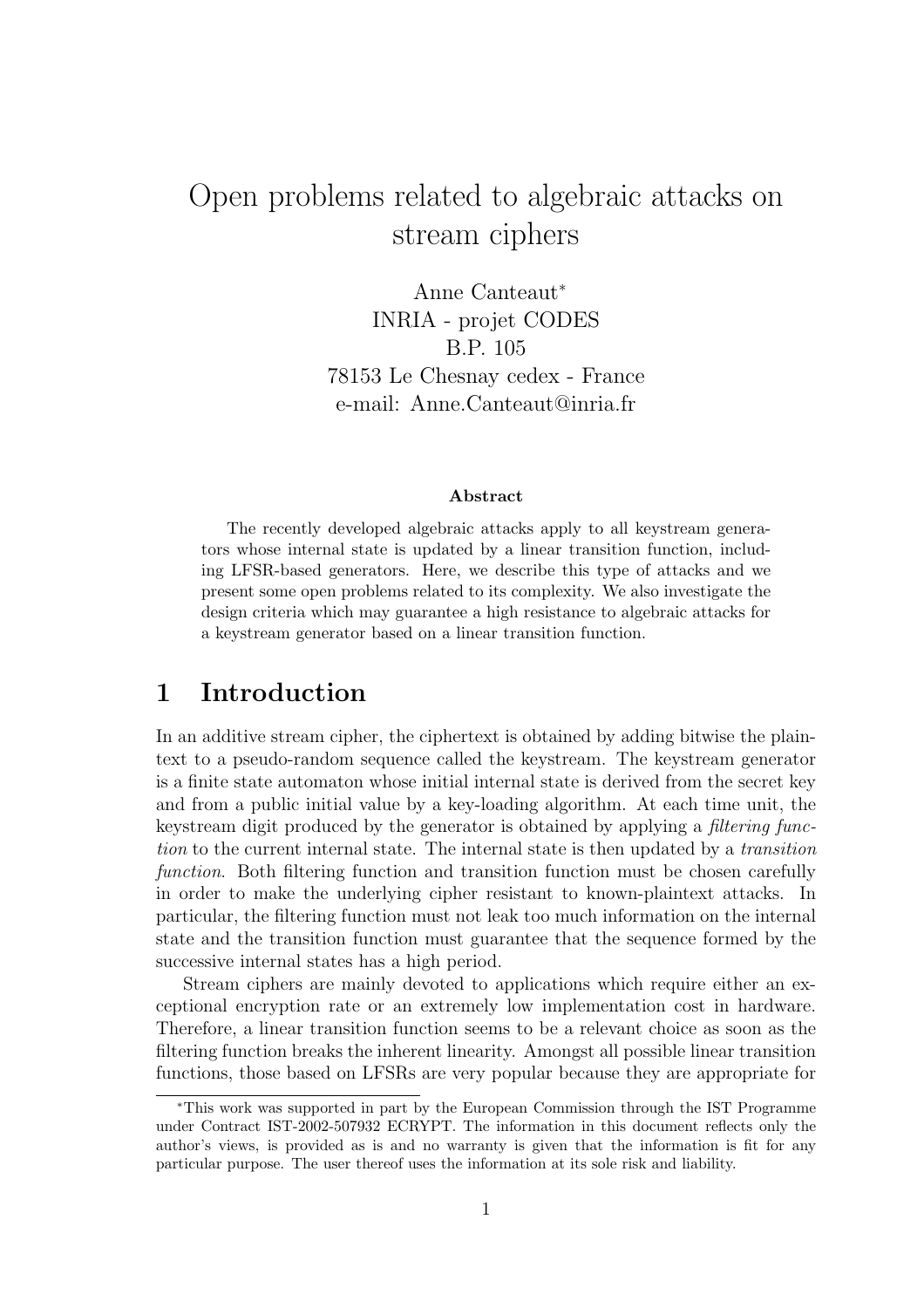low-cost hardware implementations, produce sequences with good statistical properties and can be easily analyzed. LFSR-based generators have been extensively studied. It is known that the involved filtering function must satisfy some welldefined criteria (such as a high nonlinearity, a high correlation-immunity order,...), and the designers of such generators now provide evidence that their ciphers cannot be broken by the classical attacks.

However, the recent progress in research related to algebraic attacks, introduced by Courtois and Meier [8], seems to threaten all keystream generators based on a linear transition function. In this context, it is important to determine whether such ciphers are still secure or not. Here, we investigate some related open problems, concerning the complexity of algebraic attacks (and of their variants) and concerning the design criteria of LFSR-based stream ciphers which guarantee a high resistance to these cryptanalytic techniques.

#### 2 Basic principle of algebraic attacks

Here, we focus on binary keystream generators based on a linear transition function, which can be described as follows. We denote by  $x_t$  the *n*-bit internal state of the generator at time t. The filtering function  $f$  is first assumed to be a Boolean function of *n* variables, i.e., that at time *t* the generator outputs only one bit,  $s_t = f(\mathbf{x}_t)$ . The transition function is supposed to be *linear* and is denoted by  $L : \mathbf{F}_2^n \to \mathbf{F}_2^n$ . Therefore, we have

$$
s_t = f(L^t(\mathbf{x}_0)) ,
$$

where  $x_0$  is the initial state. We only consider the case where both the filtering function and the transition function are publicly known, i.e., independent from the secret key.

The basic principle of algebraic attacks goes back to Shannon's work: these techniques consist in expressing the whole cipher as a large system of multivariate algebraic equations, which can be solved to recover the secret key. A major parameter which influences the complexity of such an attack is then the degree of the underlying algebraic system. When the transition is linear, any keystream bit can obviously be expressed as a function of degree  $deg(f)$  in the initial state bits. Therefore, it is known for a long time that the filtering function involved in such a stream cipher must have high degree.

However, as pointed out by Courtois and Meier [8], the keystream generator may be vulnerable to algebraic attacks even if the degree of the algebraic function is high. Actually, the attack applies as soon as there exist relations of low degree between the output and the inputs of the filtering function  $f$ . Such relations correspond to low degree multiples of f, i.e., to relations  $g(x)f(x) = h(x)$  for some g where h has a low degree. But it was proved in [13, 14] that, in the case of algebraic attacks over  $\mathbf{F}_2$ , the existence of any such relation is equivalent to the existence of a low degree function in the annihilator ideal of f or of  $(1 + f)$ . Indeed, if  $g(x)f(x) = h(x)$  with  $deg(h) \leq d$ , we obtain, by multiplying this equation by  $f(x)$ , that

$$
g(x) [f(x)]2 = h(x) f(x) = g(x) f(x) = h(x) ,
$$

leading to  $h(x)$   $[1 + f(x)] = 0$ .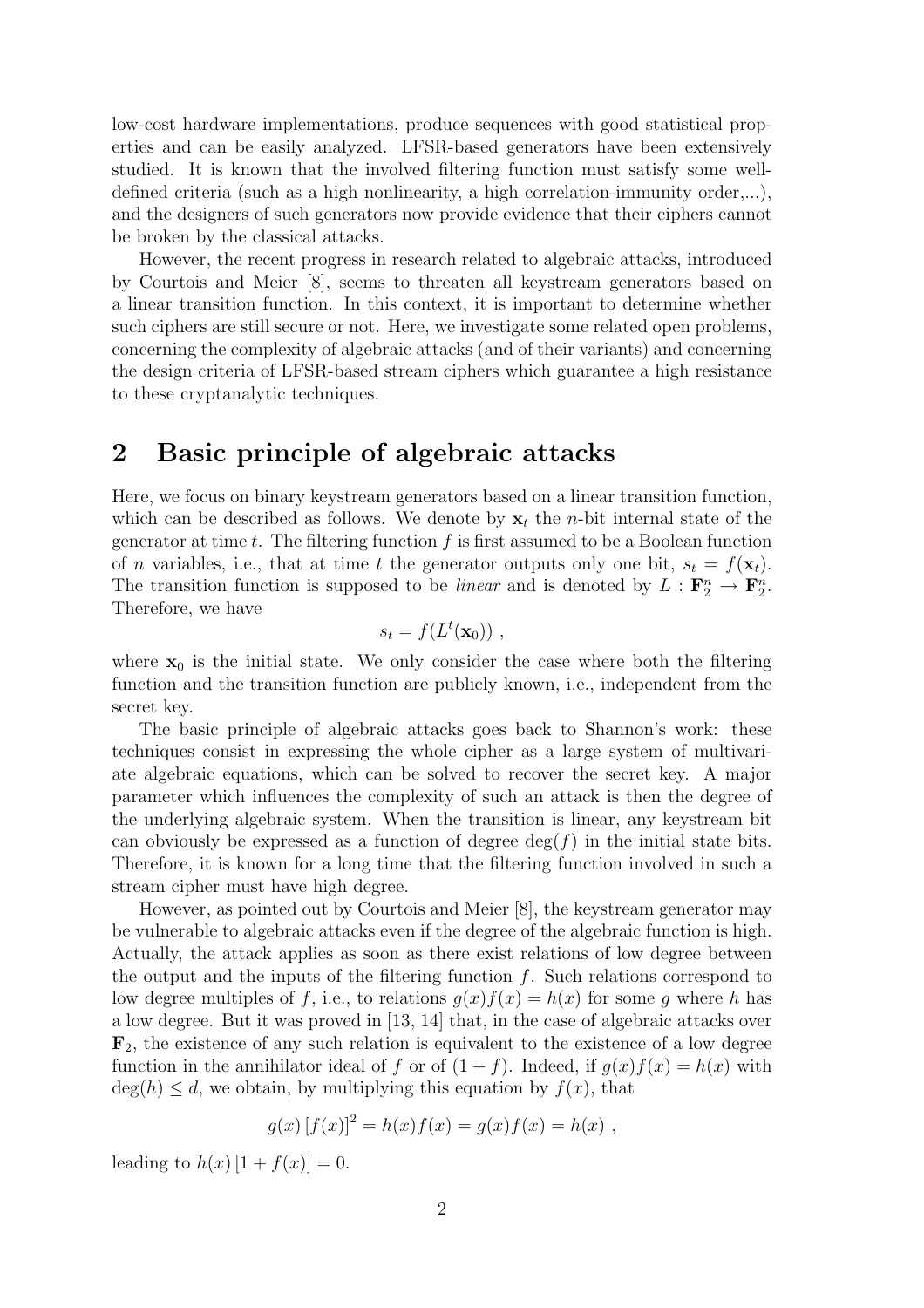Let  $AN(f)$  denote the annihilator ideal of f,  $AN(f) = \{g \mid g(x)f(x) = 0, \forall x\}.$ Since the keystream bit at time t is defined by  $s_t = f \circ L^t(\mathbf{x_0})$ , we deduce that:

- if  $s_t = 1$ , any function g in  $AN(f)$  leads to  $g \circ L^t(\mathbf{x_0}) = 0$  for all  $t \geq 0$ ;
- if  $s_t = 0$ , any function g' in  $AN(1 + f)$  leads to  $g' \circ L^t(\mathbf{x_0}) = 0$  for all  $t \geq 0$ .

Therefore, if we collect the relations provided by all functions of degree at most d in  $AN(f) \cup AN(f+1)$  for N known keystream bits, we obtain a system of equations of degree d depending on n variables, which correspond to the bits of the initial state. Solving such a multivariate polynomial system is a typical problem studied in Algebraic Geometry and Commutative Algebra. The main known algorithms (from the simplest to the most efficient one) are the method of linearization, XL, Buchberger algorithms,  $F_4$  and  $F_5$ . These algorithms have different time complexities and they do not require the same number of independent equations. Even if they are essential ingredients of algebraic attacks, these algorithms are not investigated here (see e.g. [12, 4] for recent results on the relationships between these techniques).

In order to get a rough estimate of the complexity of algebraic attacks for determining the suitable parameters for the keystream generator, we only focus on the simplest technique, called *linearization*. It consists in identifying the system with a simplest tecnomique, called<br>
linear system of  $\sum_{i=1}^{d} \binom{n}{i}$  $\binom{n}{i}$  variables, where each product of i bits of the initial state  $(1 \leq i \leq d)$  is seen as a new variable. The entire initial state is then recovered by a Gaussian reduction (or by more sophisticated techniques) whose time complexity is roughly

$$
\left(\sum_{i=1}^d \binom{n}{i}\right)^\omega \simeq n^{\omega d}
$$

,

where  $\omega$  is the exponent of the matrix inversion algorithm, i.e.,  $\omega \simeq 2.37$  [6].

Exercise  $\omega$  is the exponent of the matrix inversion algorithm, i.e.,  $\omega \simeq 2.37$  [<br>However, the system can be solved only if we are able to collect  $\sum_{i=1}^{d} {n \choose i}$  $\binom{n}{i}$  linearly independent equations. The problem of determining the rank of the set  $g \circ L^t(x)$ for all  $0 \le t \le N$  and all q of degree at most d in  $AN(f) \cup AN(1 + f)$  is still open. For instance, a function g in  $AN(f)$  may be invariant under composition by the transition function. Another open problem related to the complexity of the attack is to determine the proportion of monomials of degree at most  $d$  that appear in the system. This proportion may vary with the transition function.

#### 3 Complexity of algebraic attacks

The relevant parameter in the context of algebraic attack, called the algebraic immunity of the filtering function,  $AI(f)$ , is the lowest degree achieved by a function in  $AN(f)$  ∪  $AN(1+f)$ . From a cryptanalytic point of view, the algebraic immunity seems more important than the number of functions with a given degree in  $AN(f) \cup AN(1 + f)$ , which only influences the number of keystream bits required for the attack, and not the time-complexity (except maybe for some refinements such as fast algebraic attacks).

The set  $AN(f)$  of all annihilating functions of f is obviously an ideal in the ring of all Boolean functions, and it is generated by  $(1 + f)$ . It consists of the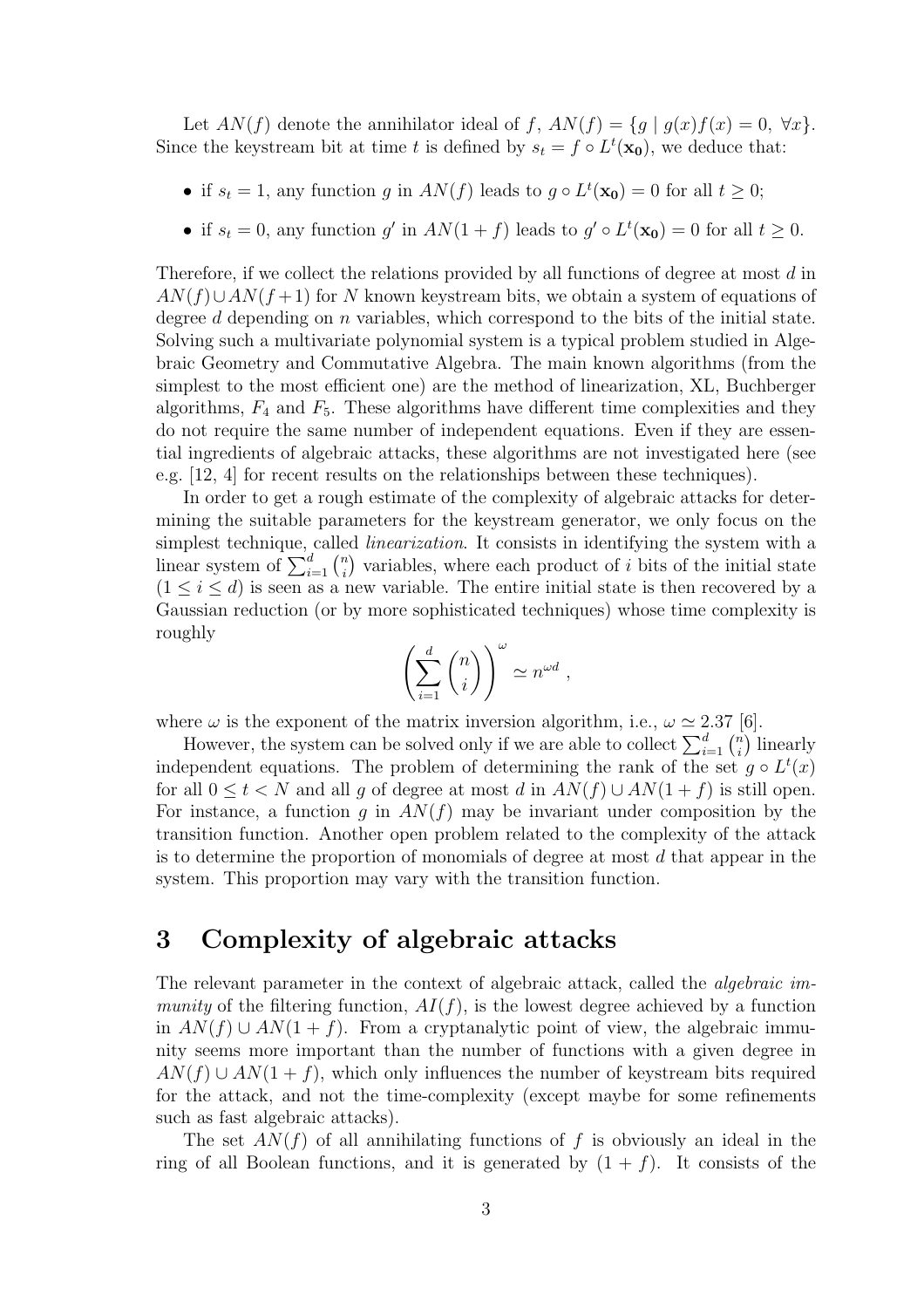$2^{2^n - wt(f)}$  functions of n variables which vanish on the support of f, i.e., on all x such that  $f(x) = 1$ , where  $wt(f)$  denotes the size of the support of f. The number of functions of degree at most d in  $AN(f)$  is equal to  $2^{\kappa}$  where  $\kappa$  is the dimension of the kernel of the matrix obtained by restricting the Reed-Muller code of length  $2^n$ and order  $d$  to the support of  $f$ . In other words, the rows of this matrix correspond to the evaluations of the monomials of degree at most d on  $\{x, f(x) = 1\}$ . Since this to the evaluations of  $\sum_{i=0}^d \binom{n}{i}$  $\binom{n}{i}$  rows and  $wt(f)$  columns, its kernel is non-trivial when

$$
\sum_{i=0}^d \binom{n}{i} > wt(f) .
$$

Similarly,  $AN(1 + f)$  contains some functions of degree d or less if

$$
\sum_{i=0}^d \binom{n}{i} > 2^n - wt(f) .
$$

Thus, as pointed out in  $[10]$ , the algebraic immunity of an *n*-variable function is related to its Hamming weight. Most notably, for odd  $n$ , only balanced functions can have optimal algebraic immunity. A trivial corollary is also that, for any  $n$ variable Boolean function, we have  $AI(f) \leq [n/2]$ .

Another interesting property is that the highest possible algebraic immunity for a function is related to the number of its 0-linear structures. Let  $S_0(f)$  be the set of all 0-linear structures for f, i.e.,  $S_0(f) = \{a \in \mathbf{F}_2^n, f(x+a) = f(x), \forall x\}$ . Then,

$$
AI(f) \leq \left\lceil \frac{n - \dim(\mathcal{S}_0(f))}{2} \right\rceil .
$$

This bound is important for instance in the case of filtered LFSRs, since the filtering function usually depends only on a small subset of the internal state bits.

We deduce from the previous discussion that if an  $m$ -variable Boolean function is used for filtering the n-bit internal state of the generator, the complexity of the algebraic attack will be at most  $n^{\frac{\omega m}{2}}$ . This value must be higher than the complexity of an exhaustive search for the key. We here suppose that the size of the internal state is minimal with respect to key-size k, i.e. that  $n = 2k$  (it is known that the size of the internal state must be at least twice the key size in order to resist time-memory trade-off attacks). Therefore, we must have  $(n)^{\frac{\omega m}{2}} \geq 2^k$ , i.e.,

$$
m \ge 0.84 \left[ \frac{k}{1 + \log_2(k)} \right] .
$$

For instance, a filter generator with a 128-bit key and a 256-bit internal state must use a filtering function of at least 16 variables. Note that the recommended number of variables is probably higher than the previous bound because more efficient techniques can be used for solving the algebraic system.

## 4 Algebraic immunity of balanced functions

For 5-variable functions, it is possible to compute the algebraic immunity of all Boolean functions using the classification due to Berlekamp and Welch (because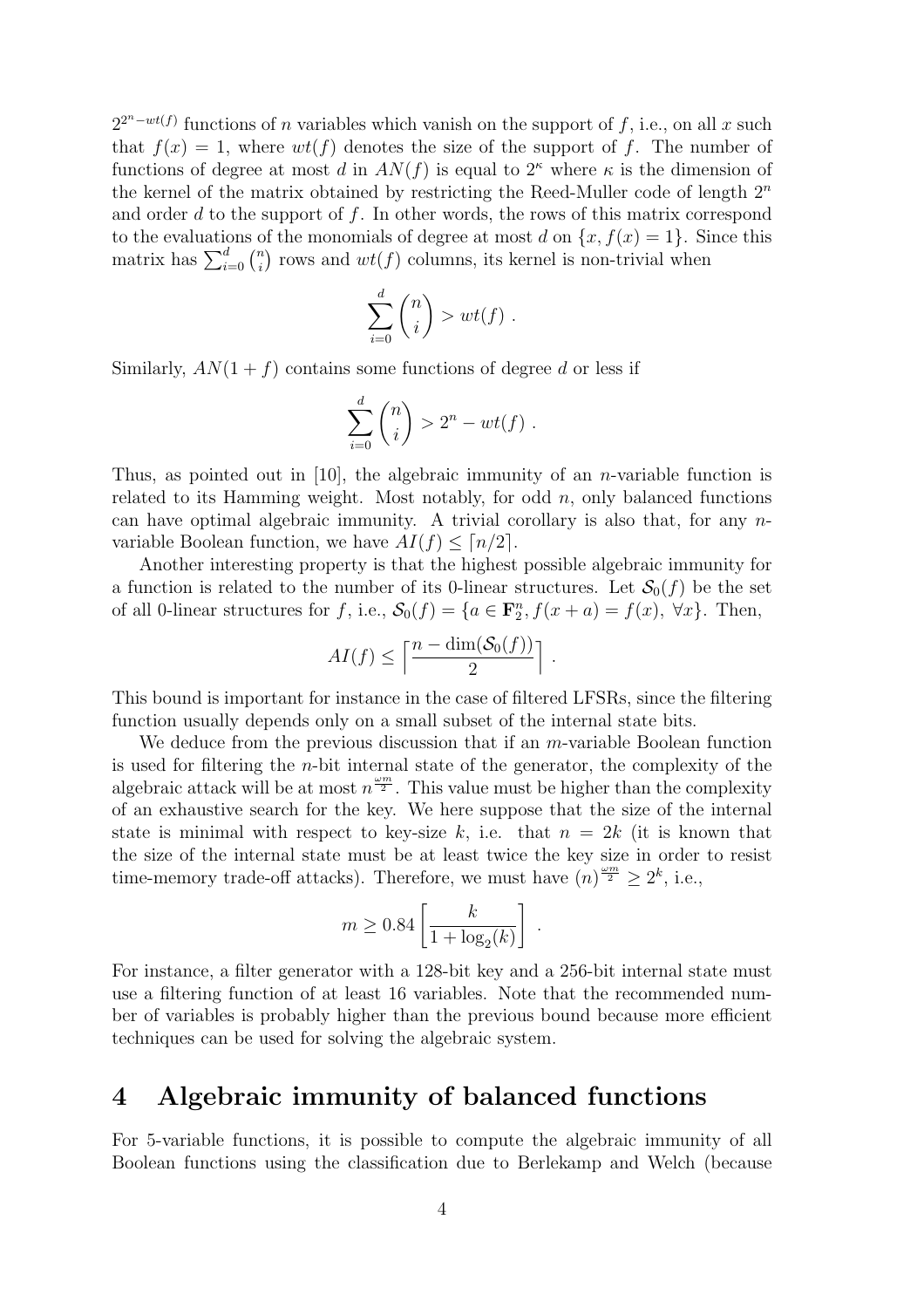algebraic immunity is invariant under composition by a linear permutation). We here focus on balanced functions because they are the only ones that may have optimal algebraic immunity for  $n$  odd. We can compute the algebraic immunity of all 601, 080, 390 balanced functions of 5 variables:

| AI(f)                    |                             |       |
|--------------------------|-----------------------------|-------|
| nb. of balanced $f$      | $403,315,208$   197,765,120 |       |
| proportion of balanced f |                             | 0.329 |

Similar simulations can be performed as far as the functions of  $n$  variables are classified into equivalence classes under composition by a linear permutation. But, such a classification only exist for  $n = 6$  and for cubic functions up to 8 variables.

Even if some well-known constructions of cryptographic Boolean functions have been proved to have a low algebraic immunity, probabilistic arguments tend to show that the proportion of balanced functions with low algebraic immunity is very small. It has been proved in [14] that the probability that a balanced function of  $n$  variables has algebraic immunity less than  $0.22n$  tends to zero when n tends to infinity. An upper bound on the probability that a balanced function has an annihilator of degree less than d is also given. This bound involves a part of the weight enumerator of  $RM(d, n)$  and any new information on its complete weight distribution can clearly improve the result. However, this bound does not say anything on the average value of the algebraic immunity or on the proportion of balanced functions with optimal algebraic immunity.

The proportion of balanced functions with optimal algebraic immunity obviously corresponds to the probability that a subset of  $2^{n-1}$  columns of the Reed-Muller code of length  $2^n$  and of order  $\lceil n/2 \rceil$  has maximal rank. If we assumed that the generator matrices of the Reed-Muller codes behave like random matrices, we would deduce that the probability that a balanced function has optimal algebraic immunity is (almost) constant. More precisely, it would be deduced for  $n$  even, that the probability that  $AN(f)$  has minimal degree  $n/2$  is almost 1 and, for n odd, that the probability that  $AN(f)$  has minimal degree  $\frac{n+1}{2}$  (resp.  $\frac{n-1}{2}$ ) is 0.289 (resp. 0.711). One can first observe a difference with the results obtained for  $n = 5$ , which is not very surprising because  $RM(2, 5)$  does not behave like a random code (its weight distribution is clearly not close to the distribution expected for a random code with similar parameters). Moreover, simulations tend to show that the situation differs very much from the expected one. Actually, the proportion of balanced functions of  $n$  variables with optimal algebraic immunity seems to decrease when  $n$  increases, and the average value of the algebraic immunity appears to decrease with  $n$ .

Algebraic immunity and other cryptographic criteria. Besides the Hamming weight of the function, its nonlinearity is also related to its algebraic immunity [10]. It can be proved that, for any linear function  $\varphi$ , the algebraic immunity of  $f + \varphi$  is at most  $AI(f) + 1$ . Therefore, any function f of n variables with algebraic immunity at least d satisfies

$$
\mathcal{NL}(f) \geq \sum_{i=0}^{d-2} \binom{n}{i} .
$$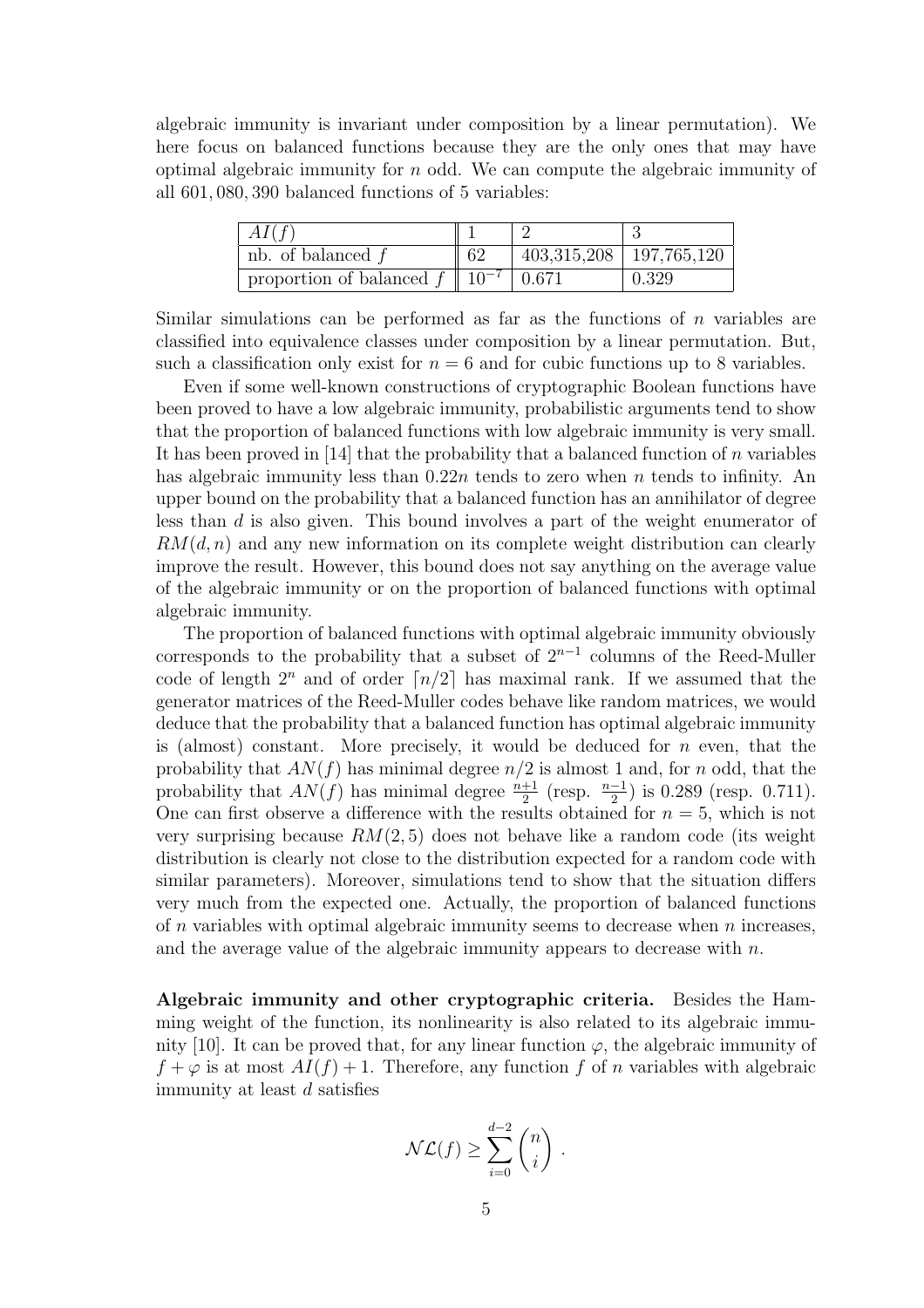It follows that any function with optimal algebraic immunity has a high nonlinearity, more precisely

$$
\mathcal{NL}(f) \ge \begin{cases} 2^{n-1} - {n \choose \frac{n-1}{2}} & \text{if } n \text{ is odd} \\ 2^{n-1} - \frac{1}{2} {n \choose \frac{n}{2}} - {n \choose \frac{n}{2}-1} & \text{if } n \text{ is even} \end{cases}
$$

A high nonlinearity and a high algebraic immunity are then compatible criteria. Another important consequence is that the nonlinearity of a function may be a sufficient criterion to decide whether it has low algebraic immunity (but the converse is not true).

Another cryptographic property that implies that a function does not have a maximal algebraic immunity is the notion of *normality*. A function is said to be  $k$ normal (resp. k-weakly normal) if there exists an affine subspace of dimension  $k$  on which the function is constant (resp. affine). Since the minimum weight codewords of  $RM(r, n)$  are those whose support is an affine subspace of dimension  $n - r$ , we deduce that any k-normal function f of n variables has algebraic immunity at most  $n - k$ . Similarly, any k-weakly normal function has algebraic immunity at most  $n - k + 1$ . Non-normal (and non-weakly normal) functions may be good candidates if we want to construct functions with optimal nonlinearity.

The existence of links between algebraic immunity and other cryptographic criteria remains unknown. For instance, the relation between the distance of a function to all low-degree functions (i.e., its distance to  $R(d, n)$ ) and its algebraic immunity is still unclear. Correlation-immunity does not seem to be a priori incompatible with optimal algebraic immunity: there exists a 1-resilient function of 5 variables with optimal algebraic immunity. However, the link with all known criteria must be investigated further.

Algebraic immunity of known constructions. Some bounds have been established on the algebraic immunity of the cryptographic functions obtained by applying some classical constructions.

First, the algebraic immunity of a function can be derived from the algebraic immunities of its restrictions to a given hyperplane and to its complement [10]. For instance, if

$$
f(x_1,...,x_n)=(1+x_n)f_1(x_1,...,x_{n-1})+x_nf_2(x_1,...,x_{n-1}),
$$

we have:

- if  $AI(f_1) \neq AI(f_2)$ , then  $AI(f) = \min(AI(f_1), AI(f_2)) + 1;$
- if  $AI(f_1) = AI(f_2)$ , then  $AI(f) \in \{AI(f_1), AI(f_1) + 1\}.$

Therefore, it is obvious how to construct a function of  $2t$  variables with optimal algebraic immunity from two functions of  $(2t-1)$  variables with respective algebraic immunities equal to t and to  $(t-1)$ . But, constructing a function of  $(2t+1)$  variables with optimal algebraic immunity from two functions of 2t variables is much more difficult since both restrictions must have optimal algebraic immunity and they must also satisfy some additional conditions.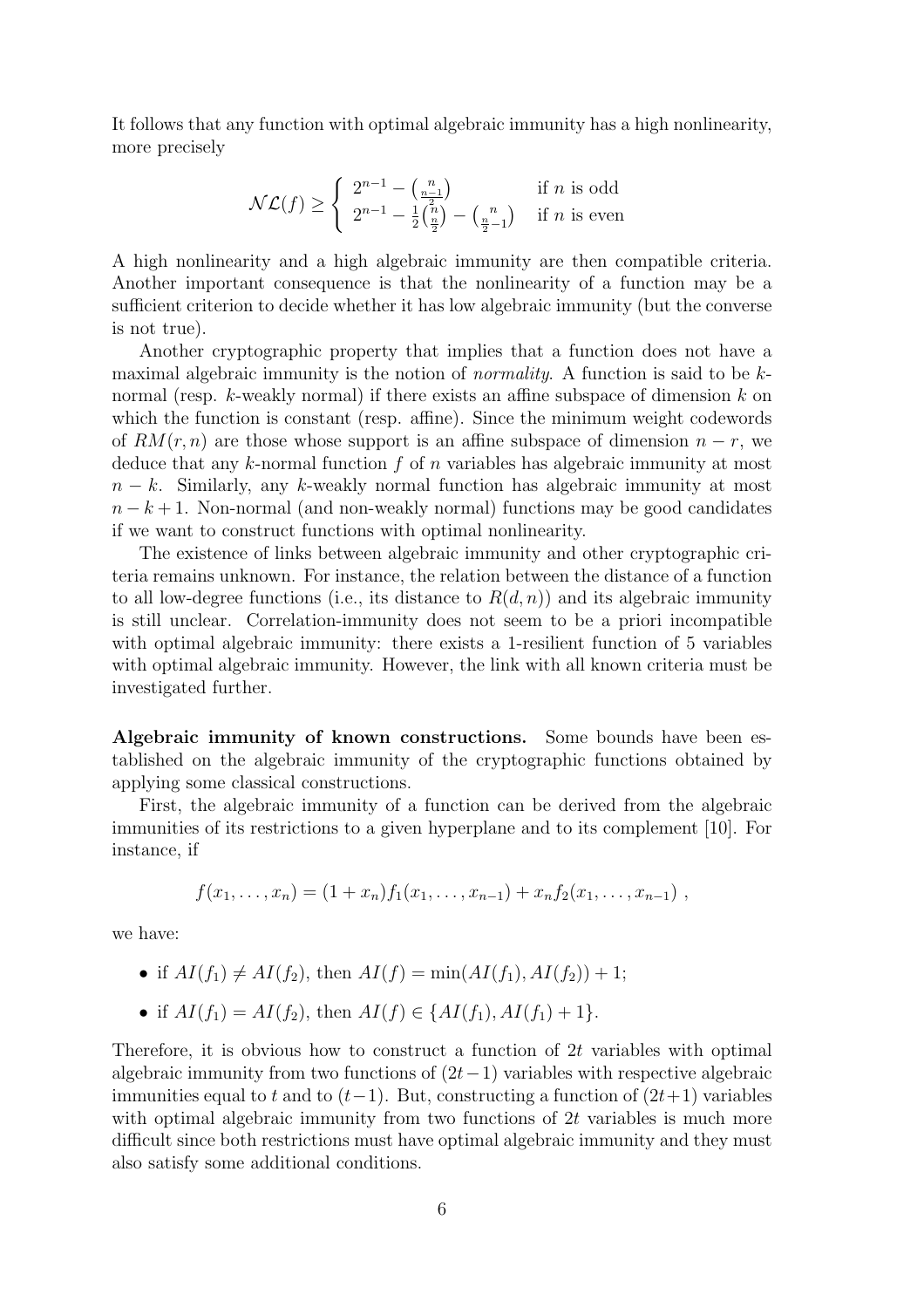Some bounds on the algebraic immunities of some classical constructions, such as the Maiorana-McFarland family, can be found in [14, 10]. Moreover, an iterative construction which provides an infinite family of balanced Boolean functions with optimal algebraic immunity is presented in [11].

Computing the algebraic immunity of a Boolean function. The basic algorithm for computing the algebraic immunity of an n-variable function consists in performing a Gaussian elimination on the generator matrix of the punctured  $RM(|\frac{n-1}{2})$  $\frac{-1}{2}$ , n) restricted to the support of f. This matrix has  $wt(f)$  columns and  $k(\frac{n-1}{2})$  $\frac{-1}{2}$ ],  $n$ ) =  $\sum_{i=0}^{\lfloor \frac{n-1}{2} \rfloor}$   $\binom{n}{i}$ i ¢ rows. Therefore, the algorithm requires  $k^2(\frac{n-1}{2})$  $\frac{-1}{2}$ , n)wt $(f)$ operations, which is close to  $2^{3n-3}$  when f is balanced. As noted in [14], the complexity can be significantly reduced if we only want to check whether a function has annihilators of small degree  $d$ , since we do not need to consider all positions in the support of f. Indeed, considering a number of columns which is only slightly higher that the code dimension  $k(d, n)$  is usually sufficient for proving that a function does not admit any annihilator of degree d.

A technique for reducing the size of the matrix over which the Gaussian elimination is performed is presented in [14]. The idea is that the elements in the support of f with low Hamming weight provide simple equations that can be removed from the matrix by a substitution step. However, due to the lack of simulation results, it is very hard to evaluate the time complexity of the substitution step in practice.

Gröbner bases algorithms such as F5 provide other techniques for computing the size of the annihilator ideal. But they need to be compared with the basic techniques in this particular context.

#### 5 Resistance to fast algebraic attacks

At CRYPTO 2003, Courtois presented some important improvements on algebraic attacks, called fast algebraic attacks [7]. The refinement first relies on the existence of some low degree relations between the bits of the initial state and not only one but several consecutive keystream bits. In other word, the attacker wants to find some low degree relations  $g$  between the inputs and outputs of the function

$$
F_m: \quad \mathbf{F}_2^n \quad \to \quad \mathbf{F}_2^m
$$

$$
x \quad \mapsto \quad ((f(x), f(L(x)), \dots, f(L^m(x)))
$$

where  $L$  is the linear transition function. This function is very similar to the so-called augmented function defined in [1]. The fact that the augmented function may be much weaker than the filtering function, i.e, than  $F_0$  with the previous notation, has been pointed out by Anderson [1] in the context of (fast) correlation attacks. It is an open problem to determine whether there exist relationships between the algebraic immunity of f and the algebraic immunity of  $F_m$ . Moreover, finding the low degree relations between the *n* inputs and *m* outputs of  $F_m$  becomes infeasible when *m* increases. The direct algorithm used for a function  $S$  with  $n$  inputs and  $m$  outputs consists in finding the low degree annihilators for the characteristic function  $\Phi_S$  of S, which is the Boolean function of  $(n + m)$  variables defined by

$$
\Phi_S(x_1,\ldots,x_n,y_1,\ldots,y_m)=1
$$
 if and only if  $y_i=S_i(x_1,\ldots,x_n)$ ,  $\forall i$ .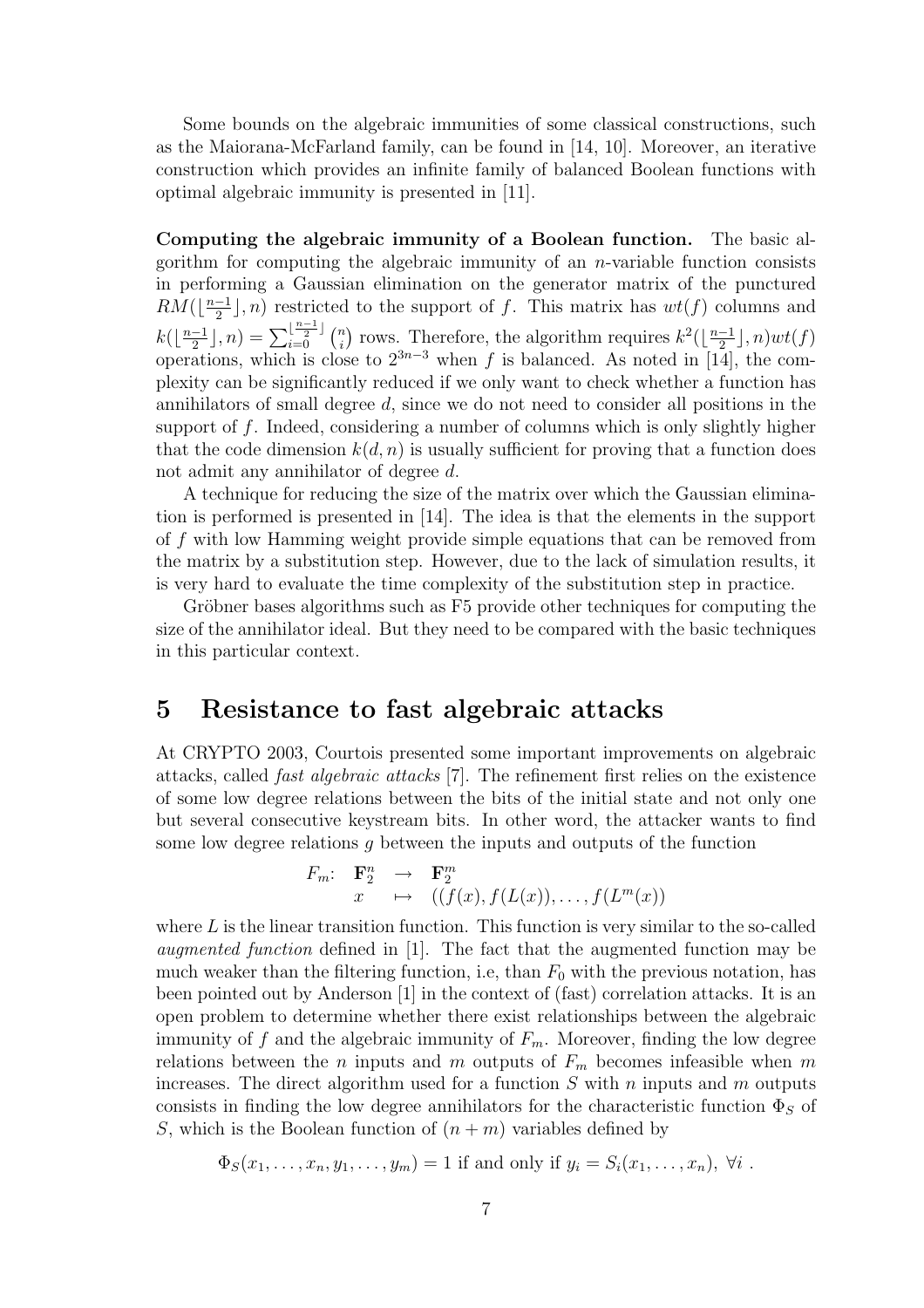Due to its high complexity, it can only be used for small values of  $m$ .

Since the computation of low degree relations involving several keystream bits is usually infeasible, Courtois proposed to focus on particular subclasses of relations that can be obtained much faster. The relations considered in the attack are given by linear combinations of relations of the form

$$
g(x_0,\ldots,x_{\ell-1},s_t,\ldots,s_{t+m})
$$

where the terms of highest degree do not involve any keystream bits. Then, an additional precomputation step consists in determining the linear combinations of the previous relations which cancel out the highest degree monomials. Some algorithms for this step have been proposed in [7, 2]. This technique helps to decrease the degree of the relations used in the attack for different practical examples. But, here again, we do not have any theoretical result connecting the algebraic immunity of the function and the existence of such low degree linear combinations.

#### 6 Using more sophisticated filtering functions

Many stream ciphers do not use a simple Boolean filtering function; they prefer more sophisticated mappings in order to render the attacks more difficult or in order to increase the throughput of the generator.

Multi-output Boolean functions. A basic technique for increasing the speed of the generator consists in using a filtering function with several outputs. Such functions are called vectorial Boolean functions, or  $S(ubstitution)$ -boxes by analogy with block ciphers. But, as pointed out in [15], the resistance of the generator to fast correlation attacks usually decreases with the number of output bits of the function. For a single output function, the attack exploits the fact that the output may be approximated by an affine function of the input variables. But, for a function S with m outputs, the attacker can apply any Boolean function g of m variables to the output vector  $(y_1, \ldots, y_m)$  and he or she can perform the attack on the resulting sequence  $z = g(y_1, \ldots, y_m)$ . Therefore, the relevant parameter is not the nonlinearity of the vectorial function, which is the lowest Hamming distance between any linear combination of the components of S and the affine functions, but the so-called unrestricted nonlinearity [5], which is the lowest distance between any function  $q \circ S$ and the affine functions, where  $g$  varies in the set of all nonzero Boolean functions of m variables.

For similar reasons, the algebraic immunity of a vectorial function tends to decrease with the number of output bits. For an S-box with n inputs and  $m$  outputs, there exists a relation of degree at most  $d$  in the input variables (and of any degree in the output variables) if

$$
\sum_{i=0}^d \binom{n}{i} > 2^{n-m} .
$$

A particular case of generators based on multi-output Boolean functions are the word-oriented ciphers. In order to increase the performance of software implementations, many ciphers use LFSRs over an extension field  $\mathbf{F}_{2^m}$  and the associated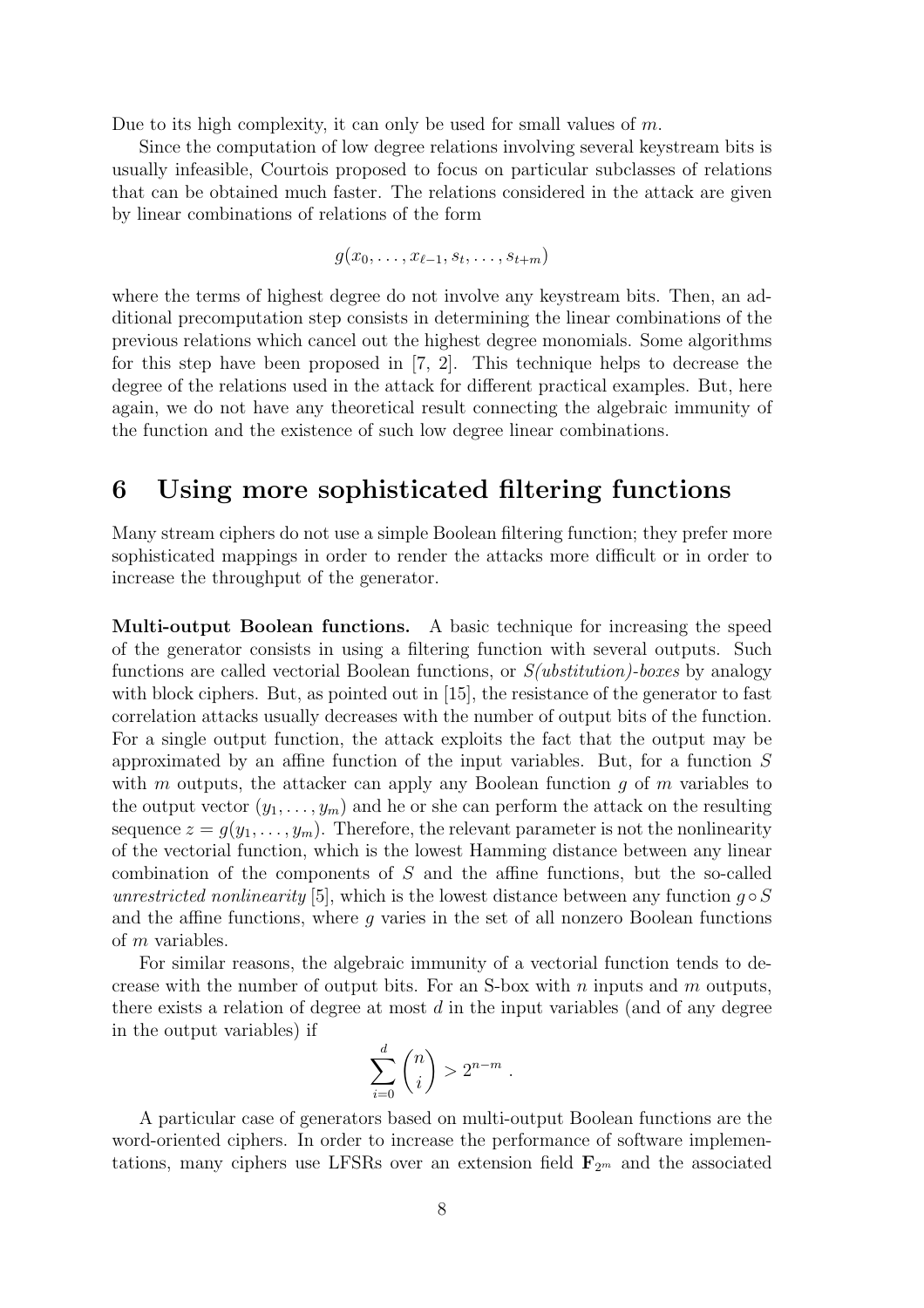filtering function is usually a mapping from  $\mathbf{F}_{2^m}^n$  into  $\mathbf{F}_{2^m}$ . This technique is used for instance in the stream cipher SNOW-v2.0, in the SOBER family and in Turing. The associated filtering function can obviously be seen as a vectorial Boolean function with  $mn$  inputs and  $m$  outputs. Consequently, all results previously mentioned apply, but the major open issue here is to determine whether word-oriented attacks can be mounted which exploit the particular structure of the function defined as a polynomial over  $\mathbf{F}_{2^m}$ .

Functions with memory. In some keystream generators, the filtering function is replaced by a finite automaton with some memory bits. An example is the  $E_0$ keystream generator used in the Bluetooth wireless LAN system, which uses a combining function with 4 inputs and 4 memory bits. However, (fast) algebraic attacks [3] can still be applied on such systems. Armknecht and Krause proved that, for any filtering function of  $n$  variables with  $M$  memory bits, there always exists a relation of degree at most  $\lceil \frac{n(M+1)}{2} \rceil$  $\frac{1}{2}$  between  $(M+1)$  consecutive output bits and the bits of the initial state, for a given initial assignment of the memory bits. Obviously, relations of lower degree may exist. For instance, the function used in  $E_0$  provides a relation of degree 4 involving 4 consecutive output bits, which leads to an algebraic attack of running-time around  $2^{67}$  [3]. A similar situation occurs for multi-output functions with memory [9].

The main open issue related to the use of such sophisticated functions is to improve the efficiency of the algorithms for computing their algebraic immunity for a large number of input variables. Another related open problem is to find some general constructions which guarantee a high resistance to all these attacks.

#### Acknowledgements

Many thanks to Daniel Augot and Matthew Parker for their contributions to this work.

## References

- [1] R. J. Anderson. Searching for the optimum correlation attack. In Fast Software Encryption - FSE'94, volume 1008 of Lecture Notes in Computer Science, pages 137–143. Springer-Verlag, 1995.
- [2] F. Armknecht. Improving fast algebraic attacks. In Fast Software Encryption - FSE 2004, volume 3017 of Lecture Notes in Computer Science, pages 65–82. Springer-Verlag, 2004.
- [3] F. Armknecht and M. Krause. Algebraic attacks on combiners with memory. In Advances in Cryptology - CRYPTO 2003, volume 2729 of Lecture Notes in Computer Science, pages 162–176. Springer-Verlag, 2003.
- [4] G. Ars, J.-C. Faugère, H. Imai, M. Kawazoe, and M. Sugita. Comparison between XL and Gröbner basis algorithms. In Advances in Cryptology - ASI-ACRYPT 2004, volume 3329 of Lecture Notes in Computer Science, pages 338– 353. Springer-Verlag, 2004.